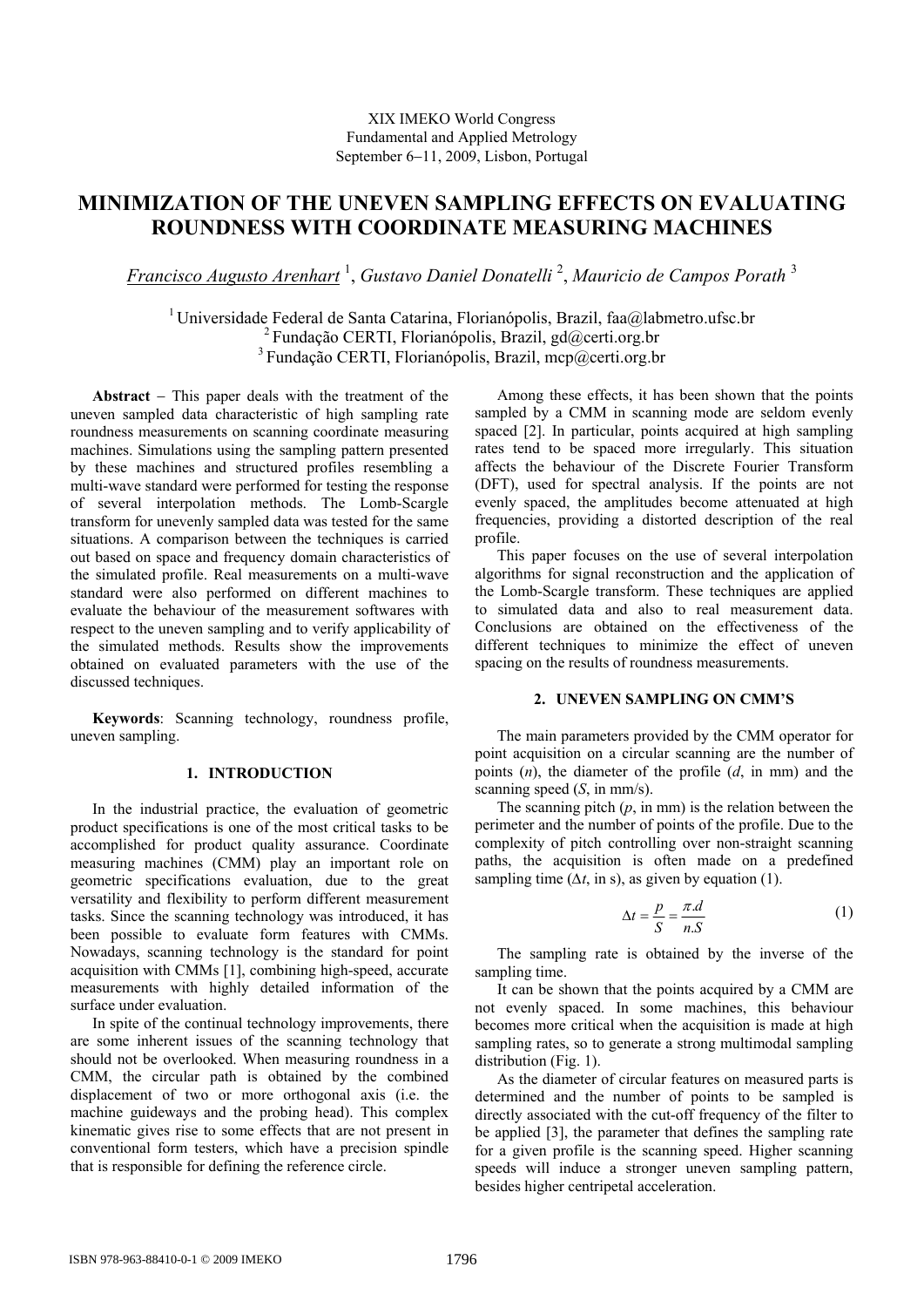

Fig. 1. Uneven angular spacing of a real CMM roundness measurement (left) and its multimodal distribution (right).

A direct consequence of this uneven distribution is the frequency spreading and amplitude attenuation on the spectral analysis via DFT (Fig. 2), so that frequency domain based filters may be affected by this behaviour. Comparison of profiles by their harmonic content may also be impaired.

Another consequence of this behaviour arises when a space domain, point-by-point comparison of profiles using resampling techniques is performed (for example, given two measured profiles, obtained in the same CMM and under the same conditions, but with different uneven spacing distribution). In this case, the difference between the profiles may be severely overestimated. Convolution on the space domain for filtering with evenly distributed weighing kernels may be affected as well.



Fig. 2. Frequency spectra of a simulated structured profile containing four frequency components (15, 50 150 & 500 UPR, unitary amplitudes), evaluated using even sampling (left) and a CMM-based uneven sampling pattern (right).

There are two major alternatives discussed in the literature to deal with the spectral analysis of unevenly spaced samples: interpolation methods to obtain a regularly spaced sample [4], and transform methods that do not require evenly spaced samples [5]. The first group is often quoted for signal reconstruction, or when is desirable to perform mathematical operations on the frequency domain, while the second is usually applied for periodicity analysis on signals.

The next sections describe the results of a comparative analysis of these methods with respect to measurements of roundness with CMMs.

## **3. MATERIALS AND METHODS**

The evaluations carried out for this paper are presented in two stages: a computational one based on numerical simulations; and an experimental one based on real measurements on a multi-wave standard [6].

### *3.1. Simulations*

The goal of the simulations was to verify the influence of the CMMs uneven sampling pattern over roundness profiles evaluations in absence of other errors and to compare methods to minimize the uneven sampling effects.

For the simulations, a high point density profile (360.000 points per revolution) was generated. This profile has a structured pattern with multiple frequencies (15, 50, 150 & 500 UPR, with unitary amplitudes), resembling a multi-wave standard. Subsequently, white noise has been added at two levels ( $\sigma = 3$  and  $\sigma = 10$ ) to the high point density profile, and for each iteration of the simulation process, the noise was regenerated. To avoid aliasing, an anti-aliasing filter with a step transfer characteristic at the Nyquist frequency have been implemented and applied before the sampling routines.

For the next step, sampling of the high density profile, two different sampling routines were implemented. The first one was an even sampling that provides the reference profiles for all subsequent comparisons. The second one was the uneven sampling routine, which consisted in the generation of a multimodal sampling pattern emulating the behaviour of some CMMs at high sampling rate (Fig. 3). Both sampling methods were executed with same quantity of points (around 3667) on each iteration.



Fig. 3. Simulated sampling pattern with 3667 points (left) and its multimodal distribution (right).

The uneven sampled profile was then interpolated with four distinct methods. For noise added profiles, filtering was used on the unevenly sampled profile and on the interpolated profiles. The data were then fitted to a reference least-squares circle for the roundness evaluation. The methods of interpolation, domain transformations, data fitting and filtering will be presented after.

A comparison was carried out between the noninterpolated unevenly sampled profiles and the interpolated profiles, using always the evenly sampled profile as reference. The parameters used on the comparison were the following:

- roundness deviation bias (parameter related with the functional characteristic of profiles);
- standard deviation of the point-by-point bias (parameter related with space domain comparison of profiles);
- amplitude bias of the 500 UPR component (parameter related with analysis of profiles by their harmonic content).

The situations included noiseless and noise-added high point density profiles and unfiltered and filtered (500 & 150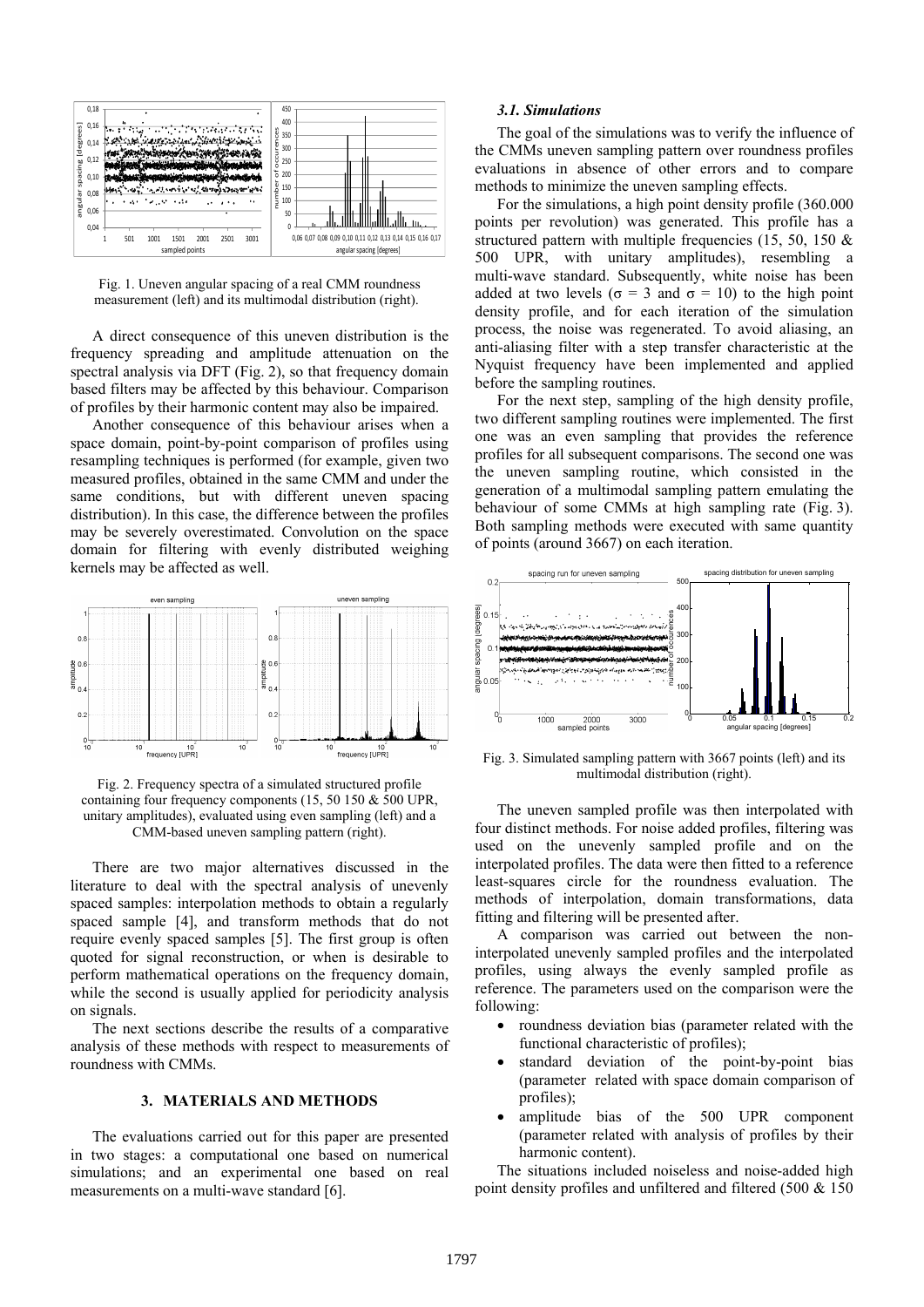UPR cut-off frequencies) sampled profiles. A total of 10.000 iterations were performed for data generation.

## *3.2. Real CMM measurements*

To evaluate the applicability of the results obtained by simulation to the real world, an experiment was carried out, involving three industrial portal-type scanning-probe CMM's and a multi-wave standard  $(5, 50, 150 \& 500 \text{ UPR})$ frequencies, 2 µm of amplitude each, machined on a 80 mm external diameter). Two measurement strategies were used (with high and low sampling rates, see Table 1). Three measurement cycles were performed for each strategy.

The evaluated parameters were the roundness deviation with a 500 UPR cut-off frequency filter and the amplitudes of the 500 & 150 UPR frequency components. The parameters' values were obtained as provided by the CMM software and by external processing (with and without interpolation).

|                                   | <b>STRATEGY 1 - LOW SAMPLING RATE</b> |                                        |       |  |
|-----------------------------------|---------------------------------------|----------------------------------------|-------|--|
| CMM#                              | 1                                     | ,                                      | з     |  |
| Max. sampling rate (points/s)     | 450                                   | 450                                    | 67    |  |
| Employed sampling rate (points/s) | 75                                    | 75                                     | 15    |  |
| Scanning speed (mm/s)             | 5                                     | 5                                      |       |  |
| Scanning pitch (mm)               | 0.067                                 | 0.067                                  | 0.067 |  |
|                                   |                                       |                                        |       |  |
|                                   |                                       |                                        |       |  |
|                                   |                                       | <b>STRATEGY 2 - HIGH SAMPLING RATE</b> |       |  |
| CMM#                              | 1                                     | ,                                      | 3     |  |
| Max. sampling rate (points/s)     | 450                                   | 450                                    | 67    |  |
| Employed sampling rate (points/s) | 400                                   | 400                                    | 60    |  |
| Scanning speed (mm/s)             | 27                                    | 27                                     | Δ     |  |

Table 1. Measurement strategies defined for each CMM.

#### *3.3. Processing algorithms*

Four interpolation methods have been compared:

- 1. Nearest neighbour This is the simplest method, on which the amplitude of the uneven sampled point nearest to the nominal grid is adopted.
- 2. Linear interpolation The value of the amplitude attributed to the point on the nominal grid lies over the line defined by its two neighbours.
- 3. Cubic spline interpolation Between each two points there is a piecewise cubic curve. The second and first derivatives at the endpoints of each adjacent cubic curve are set equal, providing a continuous second derivative [7].
- 4. Hermit cubic spline interpolation Similar to the former, but with a discontinuous second derivative. It becomes less susceptible to outliers, having no overshoots and less oscillation than the continuous second derivative cubic spline, preserving monotonicity of the data [8].

For domain transformations the MATLAB FFT function was used. The Lomb-Scargle transform for uneven data, as described by [9], was implemented and tested for frequency spectrum evaluations. Although the oversampling factor (*ofac*) was implemented, it has not been used, because the purpose was to compare the amplitudes at the evaluated frequencies, not only to verify if these frequencies are present on the profile. Thus, a modification on the definition

1

of the lowest independent frequency parameter<sup>1</sup>  $(T)$  was implemented, where *n* is the number of points of the profile, and  $\theta$  are the angular coordinates of these points. The modified definition of the lowest independent frequency parameter is presented on equation (2).

$$
T = \frac{n}{(n-1)} [\max(\theta) - \min(\theta)] \tag{2}
$$

One peculiarity of the Lomb-Scargle algorithm is that it evaluates absolute values (amplitudes) of the transform, but not the phase, thus it is not possible to neither perform operations on the frequency domain nor calculate the inverse transform.

Filtering operations were performed with convolution on both space and frequency domain using a Gaussian filter kernel with 50% of transmission on the cut-off frequency. For data fitting, the Newton-Gauss least-squares circle algorithm was used, because of its fast convergence. Fitting and filtering algorithms were implemented as described by [10].

All externally processed and simulated measurements used the same algorithms for interpolation, space-frequency domain transformations, and data fitting and filtering.

## **4. RESULTS**

#### *4.1. Simulations*

The comparison for the roundness deviation bias obtained from the simulations is presented in Fig. 4. It can be observed that for unfiltered noiseless profiles, roundness values of the unevenly sampled profiles are nearly the same as for the evenly sampled ones. However, for noise-added filtered profiles, the unevenly sampled profiles showed positive bias.



Fig. 4. Comparison of the mean roundness deviation bias resulting from the uneven sampling and the four interpolation methods after 10.000 iterations.

Regarding the interpolation methods, it can be seen that, in general, the cubic spline interpolation performs better, being closest to the evenly sampled profiles roundness values.

The results of the comparison for the point-to-point bias are shown in Fig. 5. As can be noted, there is a substantial difference between the evenly and the non-interpolated unevenly sampled profiles. This results leads to the conclusion that a quantitative comparison of unevenly sampled profiles on space domain makes no sense unless an

<sup>&</sup>lt;sup>1</sup>For details on these parameters, refer to [9].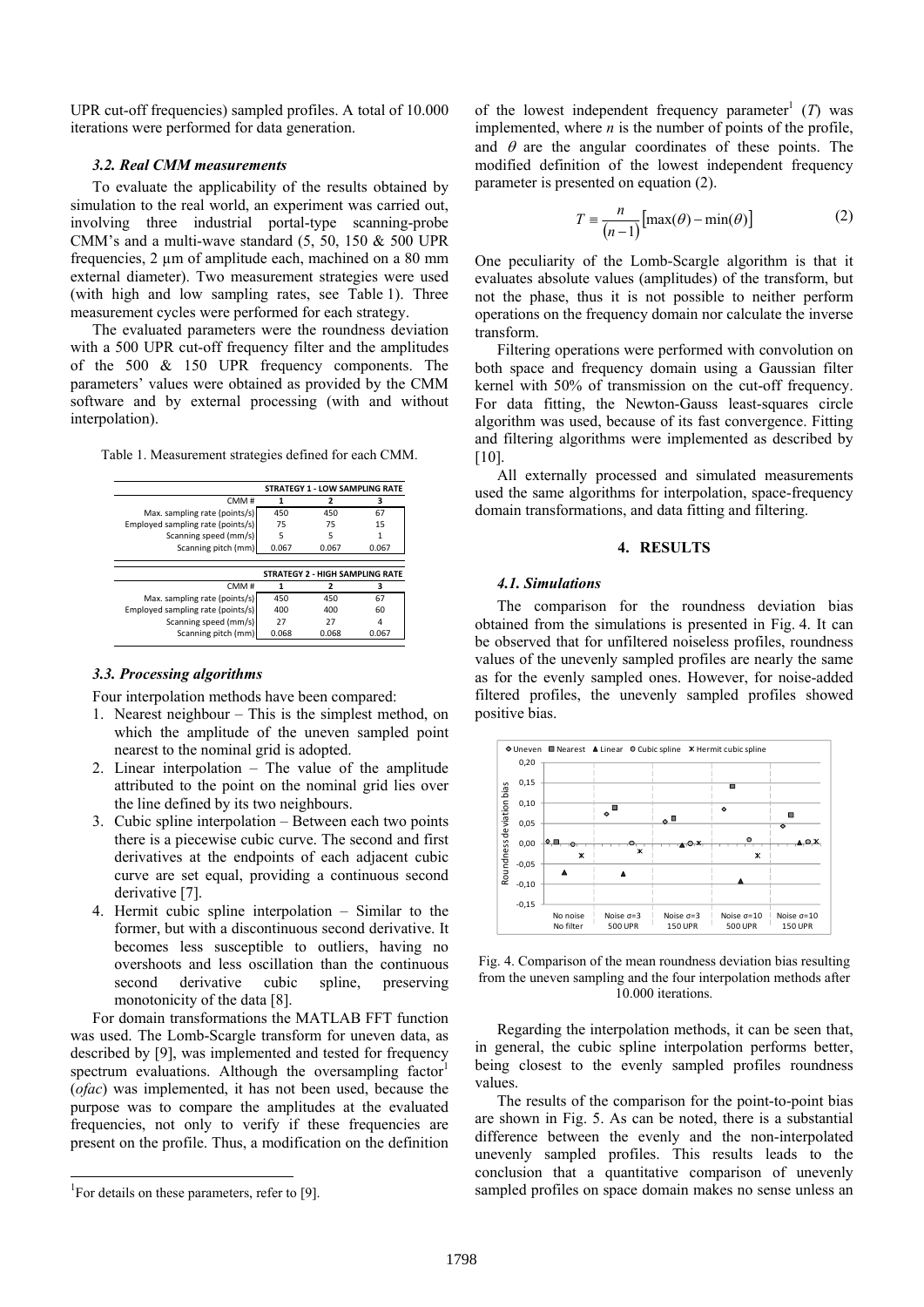interpolation of the profiles is performed. For this purpose, the cubic spline also presented the best results, thought linear and hermit cubic spline methods performed reasonably well too.



Fig. 5. Comparison of the mean standard deviation of point-bypoint bias resulting from the uneven sampling and the four interpolation methods after 10.000 iterations.

The results shown on Fig. 4 and on Fig. 5 were obtained by frequency domain filtering. The space domain filtering showed nearly the same results, with relative differences of individual values smaller than 0,1%. This shows that convolution on both domains is affected the same way by the uneven sampling of points.

The last parameter evaluated was the 500 UPR component amplitude bias, for which comparative results are shown in Fig. 6. It can be seen that the cubic spline interpolation showed near-zero amplitude bias even for the noise-added profiles, proving to be an effective method to minimize the effects of a CMM multimodal sampling pattern over frequency spectra calculation.

Although not showed here, it has been noted that the performance of all interpolation methods decays as the evaluated frequency rises. However, even for the 1500 UPR frequency, which would be the highest frequency of interest for most of the practical cases, the mean relative amplitude bias after the cubic spline interpolation was less then 0,1%.



Fig. 6. Comparison of the mean amplitude bias for the 500 UPR component resulting from the uneven sampling and the four interpolation methods after 10.000 iterations.

The Lomb-Scargle transform permitted only the evaluation of the last parameter introduced, as it does not allow inverse transformation due to lack of the phase information. Although not showed here, the use of oversampling factor values other than 1 caused distortions

on the lower frequencies of the spectrum, besides increasing the processing time. But mainly, as more than one amplitude value is then possible to be found for each frequency, the comparison became not plausible to be performed. With the modification presented on equation (2), however, the use of oversampling became unnecessary, making possible the comparison with the reference spectrum.



Fig. 7. Frequency spectra (of a noiseless profile) obtained with cubic spline interpolation (left) and the Lomb-Scargle transform with oversampling factor equal to 1 (right).

Nevertheless, as shows Fig. 7, the transformation is still not as good as the cubic spline interpolation, as it adds noise not present on the reference profile and does not recover the amplitudes as much as well as the cubic spline interpolation does. The Lomb-Scargle transform has not been included on the iterative evaluation because of the intensive processing necessary to solve each frequency spectrum, even with the possibility of using no oversampling.

## *4.2. Real measurements*

The two different measurements strategies demanded the CMM controller in different manner. Fig. 8 shows the sampling pattern distributions for both measurement strategies as presented by two of the machines. This dissimilar behaviour produces different results, as will be shown.



Fig. 8. Distributions of the sampling pattern presented by CMM 1 (left) and CMM 3 (right), at low sampling rate (strategy 1, up) and high sampling rate (strategy 2, down).